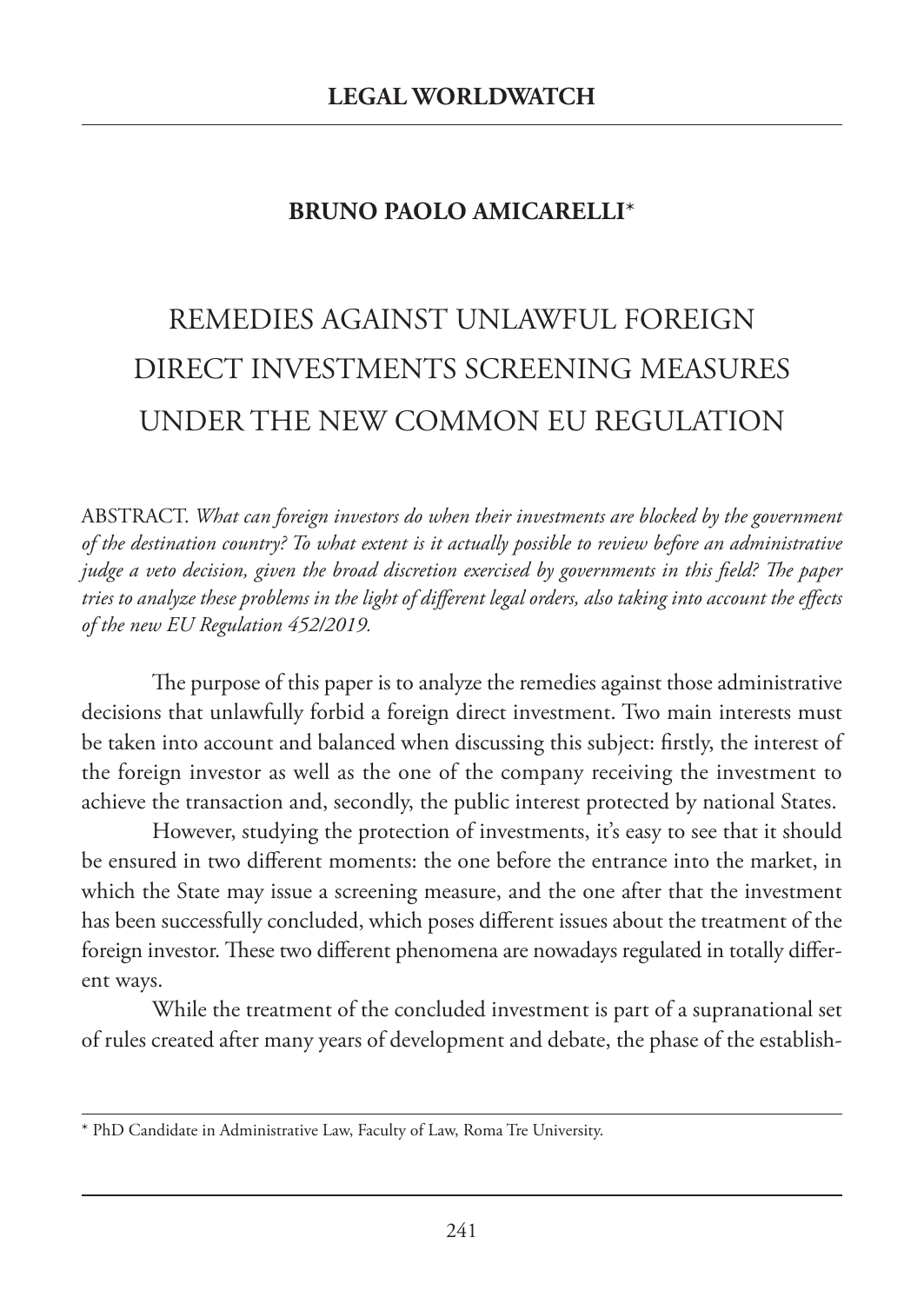ment in the foreign market and its control are still subject to the opposite kind of regulation: national States still claim their sovereignty in this matter and, as a consequence, the remedies are contained in internal laws.

Why did the treatment of established investors become part of international laws?

The main reason can be found through a brief historical analysis. In the thirties, big companies, mainly the so-called Seven Sisters (oil companies), decided to stipulate the "State contracts," which contained the first examples of arbitration clauses. The purpose of this clause was, obviously, to avoid that in case of prejudices the only way to obtain protection would have been to ask the local courts to apply internal laws which in some Nations, like the middle east ones, may have been rudimental or, anyhow, too difficult to be known and studied.

State contracts evolved in the first Bilateral Investment Treaties (BIT), such as the one stipulated between Germany and Pakistan in 1959. Today there are almost 3,600 BITs. The main difference consists in the contracting parties: no more agreements between a private company and a State, but between two different States. However, these treaties may contain an anomalous arbitration clause, which creates the possibility for private investors (and not for the State) to obtain protection against harmful decisions of the State before an arbitrator. This means that while the State agrees to the clause at the moment of the stipulation of the treaty, the investor agrees to it when he starts the arbitration procedure. In this context, the Washington convention of 1965 created the International Centre for Settlement of Investment Disputes (ICSID), which operates under the World Bank and tries to centralize all the arbitration procedures. All these efforts, as mentioned, were put in place with the purpose of reducing the influence of national interests in the resolution of the many State-investor disputes.

However, a very different framework shows up when studying the relationship between arbitration and the moment in which the foreign investor enters the market. Apparently, there is no space for the use of arbitration procedures to guarantee protection against a screening measure that creates unlawful prejudices for the foreign companies. The biggest part of Bilateral Investment Treaties does not allow any kind of protection at the moment of the establishment of the investment, providing only safeguards after the establishment. This means that BITs may only allow for a dispute between two States, which may happen as a consequence of the decision of the State of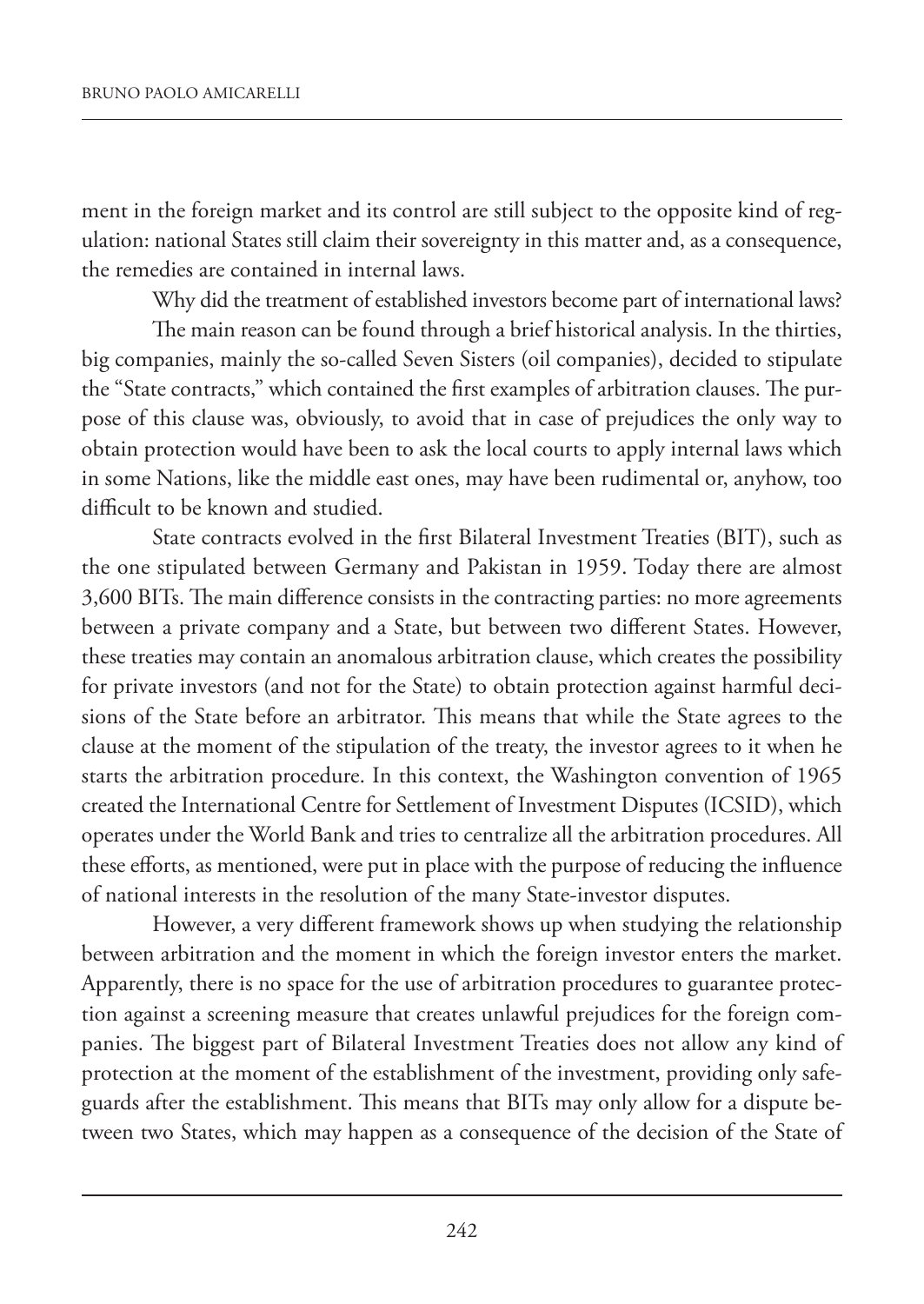the investing subject to invoke the diplomatic protection. Anyway, a small minority of BITs and Free Trade Agreements (FTAs) contain a clause recognizing the possibility to settle the dispute before an arbitrator.

The main example is set out by the CETA: this treaty at Article 86 clearly disposes that the State must guarantee to a foreign investor the same treatment offered to domestic investors (the so-called national treatment clause). This should impair the use of any Foreign Direct Investment (FDI) screening mechanism. However, as stated by Article 89, it gives the possibility to legislate with the purpose of protecting main interests, e.g., national security, public health, environment, etc. This provision gives space to all those domestic regulations that alter the equal treatment principle. On the other hand, Article 8.18 of the treaty, when it lists the cases in which the investor can go before the permanent Tribunal, does not include the establishment phase. The CETA, in fact, renounces the arbitration system and adopts a Tribunal composed of 15 members, appointed by Canada and the EU which should ensure more coherence among the judgments and more impartiality than the arbitration system. Moreover, this system may be considered harmful for the investor, because the composition of the Tribunal may shift the protected interests from private parties to the States. Anyway, the mentioned exclusion of the establishment phase from the jurisdiction of this Tribunal means that any dispute about a harmful screening measure under the CETA may be brought before an arbitrator, but always keeping in mind that the exceptions which currently exist in Article 89 may weaken a concrete review of investors' claims.

Beyond this very particular case of arbitration, however, the Investor-State Dispute Settlement-ISDS system rarely works for the protection from unlawful FDI screening measures. The only kind of remedies that can be adopted are the ones offered by national legal systems, whether and when they are provided for. In this field, an apparently positive innovation is provided by the new EU Regulation for a common framework in FDI screening procedures, issued in March 2019. Article 3 provides that Member States may maintain, amend or adopt mechanisms to screen foreign direct investments in their territory, but they shall also provide for some minimum requirements, among which point n. 5 of the Article is the most interesting one: «foreign investors and the undertakings concerned shall have the possibility to seek recourse against screening decisions of the national authorities.»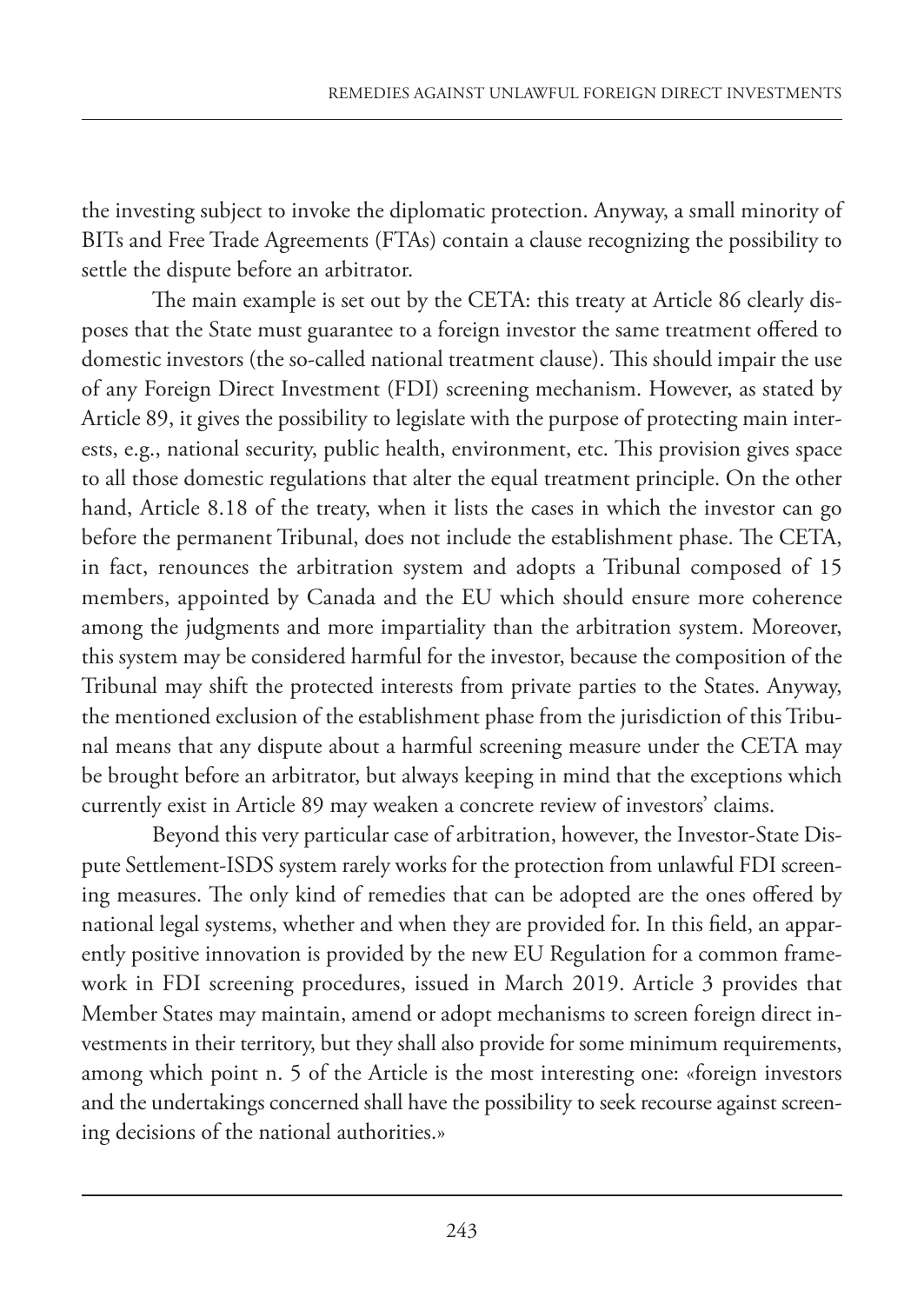This Regulation sets out a kind of protection that is not always recognized by the States. The main example against this is the one offered by the USA and the jurisprudence about the Committee on Foreign Investment in the United States (CFIUS). In the recent case *Ralls Corporation v. Committee on Foreign Investment* (United States Court of Appeals, District of Columbia Circuit, 2014), the possibility to review a presidential decisions which prohibits an FDI was radically excluded by the judge because of the political question doctrine. The main reason was, in fact, that the power exercised by the President shall be deemed to have a political content, so it does not consist in the mere administrative implementation of public goals. The measure adopted would have a purely political nature, because the State would be setting the goals to be pursued, describing in detail the concept of "national interest" underlying these decisions. It is not a mere definition of the concrete attitude of this power in the face of the specifics of the facts. Therefore, due to the separation between executive and judicial power, the excluded investor would not be given any possibility to obtain judicial review of the taken decision, which cannot be considered "unlawful", since the decision of whether an investment is lawful or not in the field of foreign investments lies solely with the CFIUS. The only protection given in that case to the Chinese company *Ralls* was the right to due process. *Ralls* in fact, did not request a judgment about the Presidential determinations concerning foreign policy and national security. Instead, it only asked to decide whether the due process clause entitled it to have notice of, and access to, the evidence on which the President relied and an opportunity to rebut that evidence before he reaches his non-justiciable and unreviewable determinations.

In Europe, on the other hand, the nature of mere administrative activity of screening measures is more peacefully accepted. In Italy both jurisprudence and doctrine agree that these powers of veto can be fully controlled by the administrative judge, being qualified as measures of high administration and not, rather, as political questions. In France, the exercise of these powers is subject to the jurisdiction of the administrative judge, even extended to issues of substance, thus enabling the judge to adopt decisions that will replace the ones of the administration. In Germany, because of the general principle contained in paragraph 40 of the *Verwaltungsgerichtsordnung* (the Code of Administrative Court Procedure), which states that «Recourse to the administrative courts shall be available in all public-law disputes of a non-constitutional nature insofar as the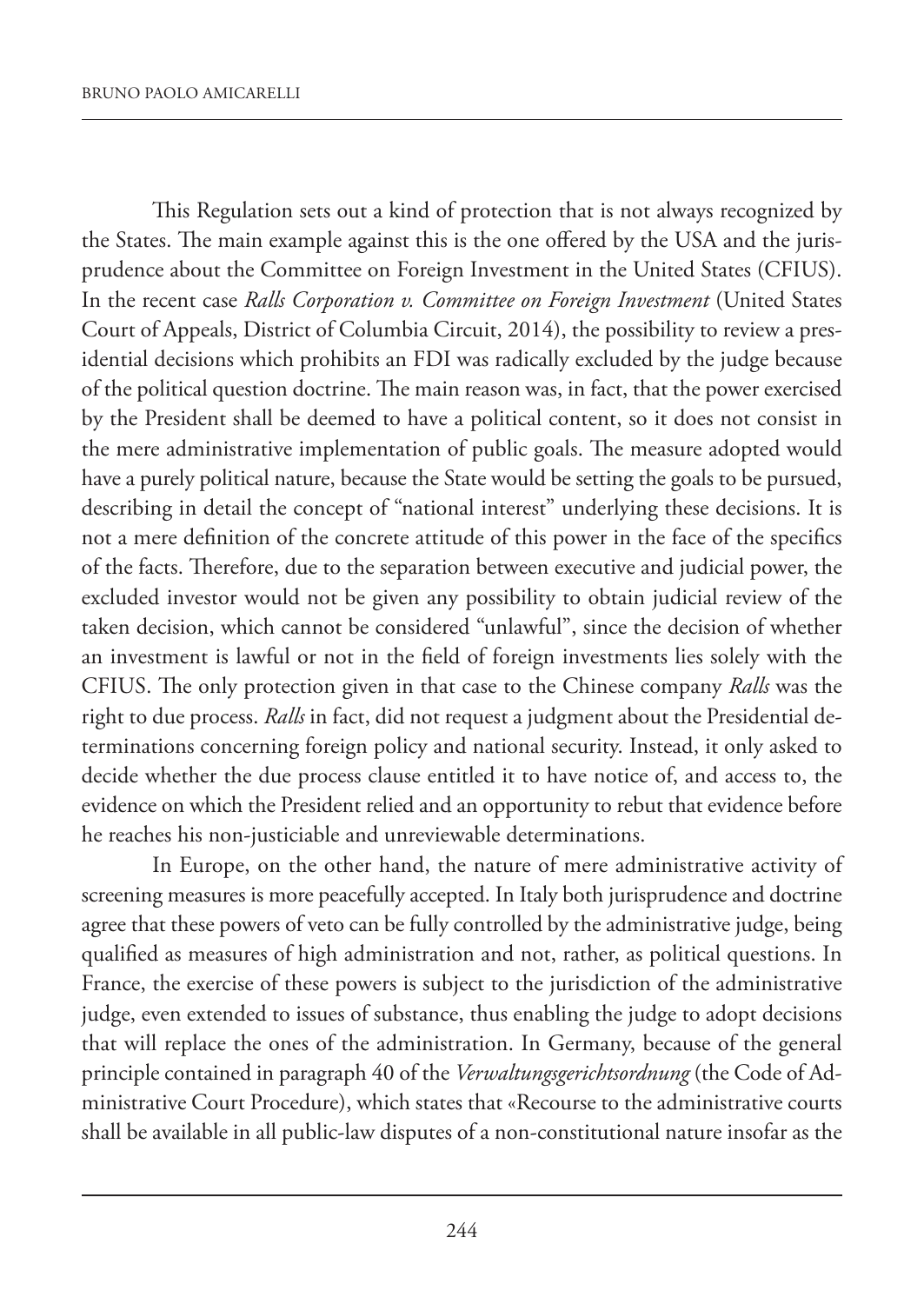disputes are not explicitly allocated to another court by a federal statute», veto measures (as any other administration's decision) cannot be considered political questions and will always be subject to legal redress.

The EU Regulation, therefore, partially recognizes and partially extends this tendency to protection already present in some of the Member States that possessed a screening mechanism. In general, this Regulation imposes on States only some obligations, because it does not create a tool for centralized control of foreign investments and, consequently, it does not centralize judicial review. The new legislation, in fact, keeps the power to adopt (or not) a veto measure in the hands of national governments. However, on the one hand the Regulation envisages a mechanism of cooperation between the States and the Commission, entrusting to the latter a power of recommendation and to the former a duty to inform and evaluate the considerations of the Commission. On the other hand, and that is more important for the analysis conducted here, a series of interesting minimum requirements are imposed to all the States that own or will want to adopt a screening mechanism. Among these requirements, in addition to the aforementioned provision about the obligation to provide for instruments of judicial protection for foreign investors who suffered an illegitimate ban, we can mention compliance with the principle of non-discrimination based on the State of origin and compliance with the investor's transparency and privacy principles. Furthermore, Member States are obliged to report to the Commission any proposed reform of their instruments for investments' control and, even if they do not have a control mechanism, they must submit an annual report to the Commission on the flow of investments in the country.

With regard to the possibility of judicial review, the reform lets two main questions survive: legal redress to what end? Legal redress by which material standards?

To what end is judicial review useful?

On the one hand, pending review of a particular investment often suffices to scare investors to an extent that they withdraw from a takeover altogether. On the other hand, one should not forget that shareholders invested in the target company also face significant devaluation as a consequence of pending review or withheld approval.

Against this background, how sensible is it to review a screening decision of a screening mechanism, *i.e.*, the decision to initiate a review, to make a transaction con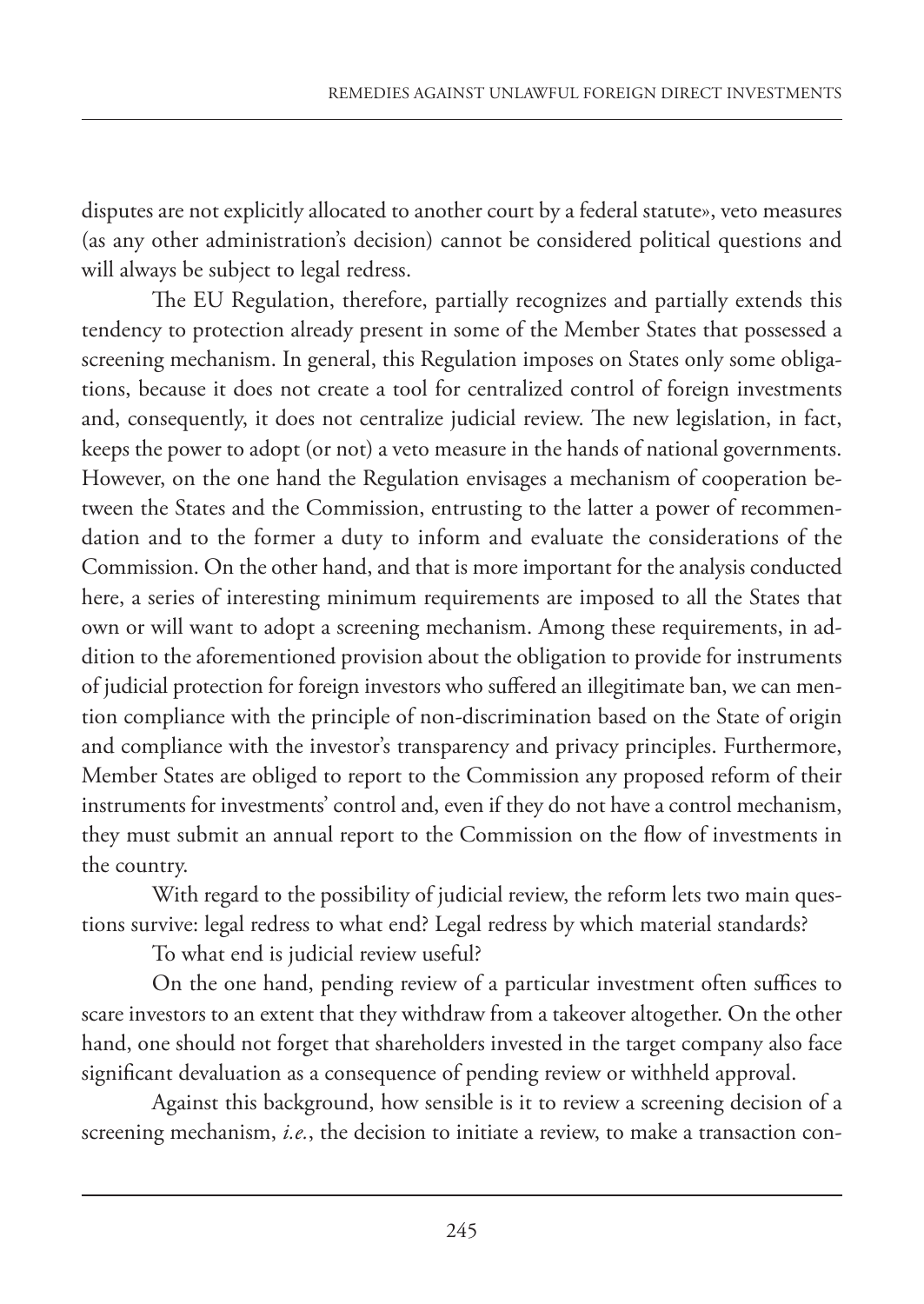tingent upon certain conditions or even to prohibit an investment altogether? Mildly so. Court cases take time, and even preliminary injunctions will overstrain the patience of the market. It seems unlikely that the victory in court will completely save a deal that has (publicly) run into the prospect of review.

This impression is reaffirmed by the fact that often one lawsuit in one jurisdiction would not be enough. An example is offered by the case of the German company *Aixtron*: in May 2016 the Fujian Chinese investment fund issued a 670 million euro takeover bid for *Aixtron*, active in the chip production market. On 2 December 2016, President Obama decided to block the transaction and to reject the inclusion of *Aixtron*'s US business in the deal. Both the prohibitive decision of the US as well as the decision of the German screening mechanism may have been subject to legal action (the US one, however, only for procedural issues). In addition, there was still no decision taken by the German *Bundesministerium für Wirtschaft und Energie* (the Federal Ministry for Economic Affairs) brought before the Court, only the prospect of one in the future. What were the investors supposed to do in this case? To sue the German administration for a potential decision? Fujian, however, decided to drop its offer to purchase *Aixtron*.

This is not to say that seeking legal redress against screening decisions is not possible or irrational *per se* (there may be sound legal reasons to do so), but it seems to be of little use to actually save investments under review. In most cases, in fact, the most sensible course of action for frustrated investors (or shareholders in the target company) seems to be a claim for damages resulting from a withheld, delayed or issued screening decision.

What are the material criteria?

It is decisive to pinpoint the material standards for legal review. Investors must have clear what each screening mechanism understands by a covered transaction (with sub-questions such as what are foreign investors, critical industries and infrastructure, etc.) to ensure that the scope of review is clear and investors follow the pertinent notification and application procedures.

However, the centerpiece of any control mechanism is usually the national security standard (or a semantical equivalent). Foreign investments imperiling national security are what they aim (or purport) to prevent, at least in liberal economies. This term is never exhaustively defined, sometimes it remains enigmatic and in many cases